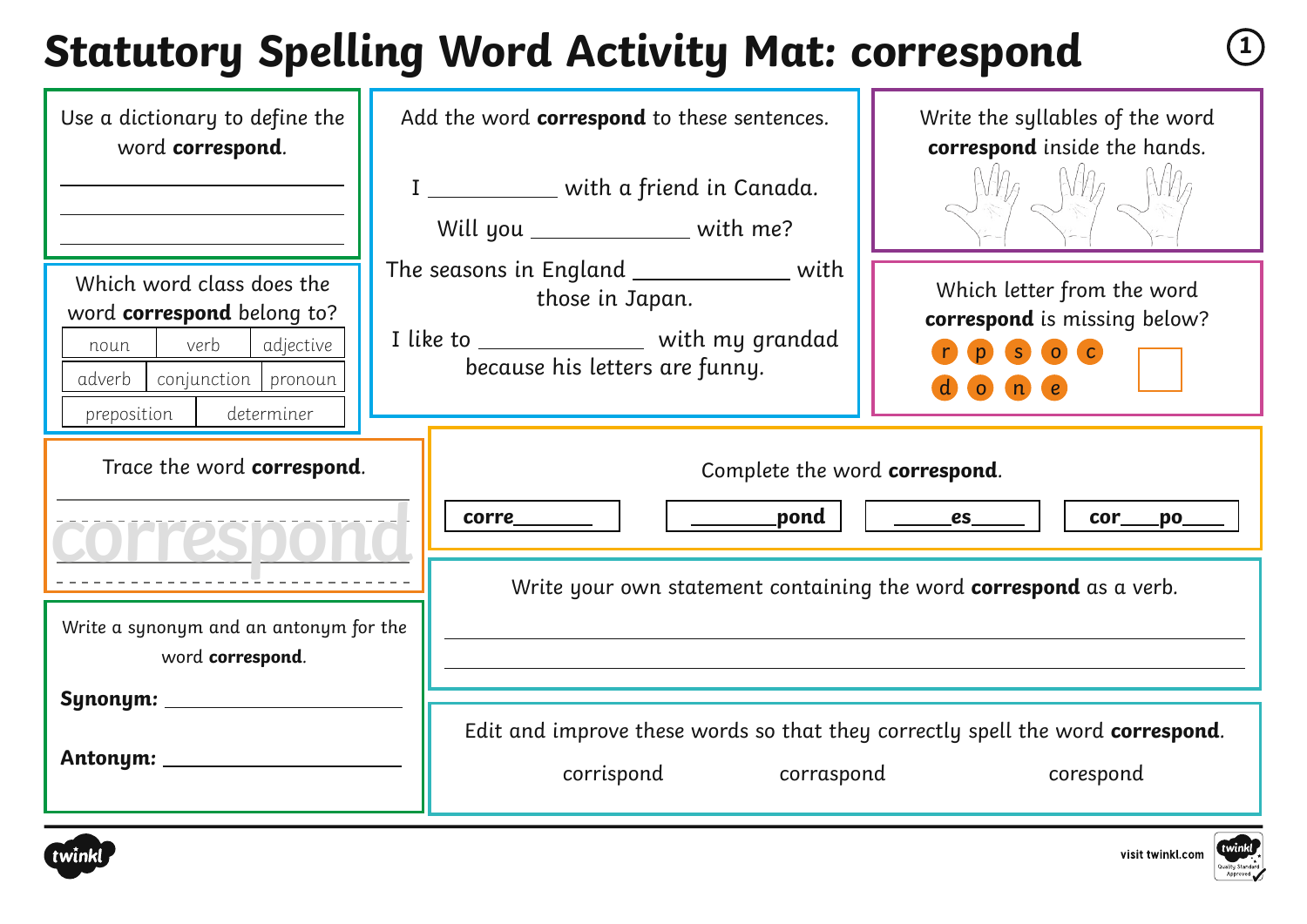# **Statutory Spelling Word Activity Mat: criticise <sup>2</sup>**

| Use a dictionary to define the<br>word <b>criticise</b> .                                                                                                  | Add the word <b>criticise</b> to these sentences.<br>Why do you have to _________ all the time?                   | Write the syllables of the word<br>criticise inside the hands.               |
|------------------------------------------------------------------------------------------------------------------------------------------------------------|-------------------------------------------------------------------------------------------------------------------|------------------------------------------------------------------------------|
| Which word class does the<br>word <b>criticise</b> belong to?<br>verb<br>adjective<br>noun<br>conjunction   pronoun<br>adverb<br>determiner<br>preposition | Fred always seems to ____________ my art.<br>Before you ________________ someone, put<br>yourself in their shoes. | Which letter from the word criticise<br>is missing below?<br>$\epsilon$<br>S |
| Trace the word <b>criticise</b> .                                                                                                                          | Complete the word criticise.<br>crit<br>cise<br>Write your own statement containing the word criticise as a verb. | cri<br>is                                                                    |
| Write a synonym and an antonym for<br>the word <b>criticise</b> .<br>Synonym: ___________                                                                  |                                                                                                                   |                                                                              |
| Antonym: ___________                                                                                                                                       | Edit and improve these words so that they correctly spell the word criticise.<br>crittisise<br>crittersize        | critisize                                                                    |



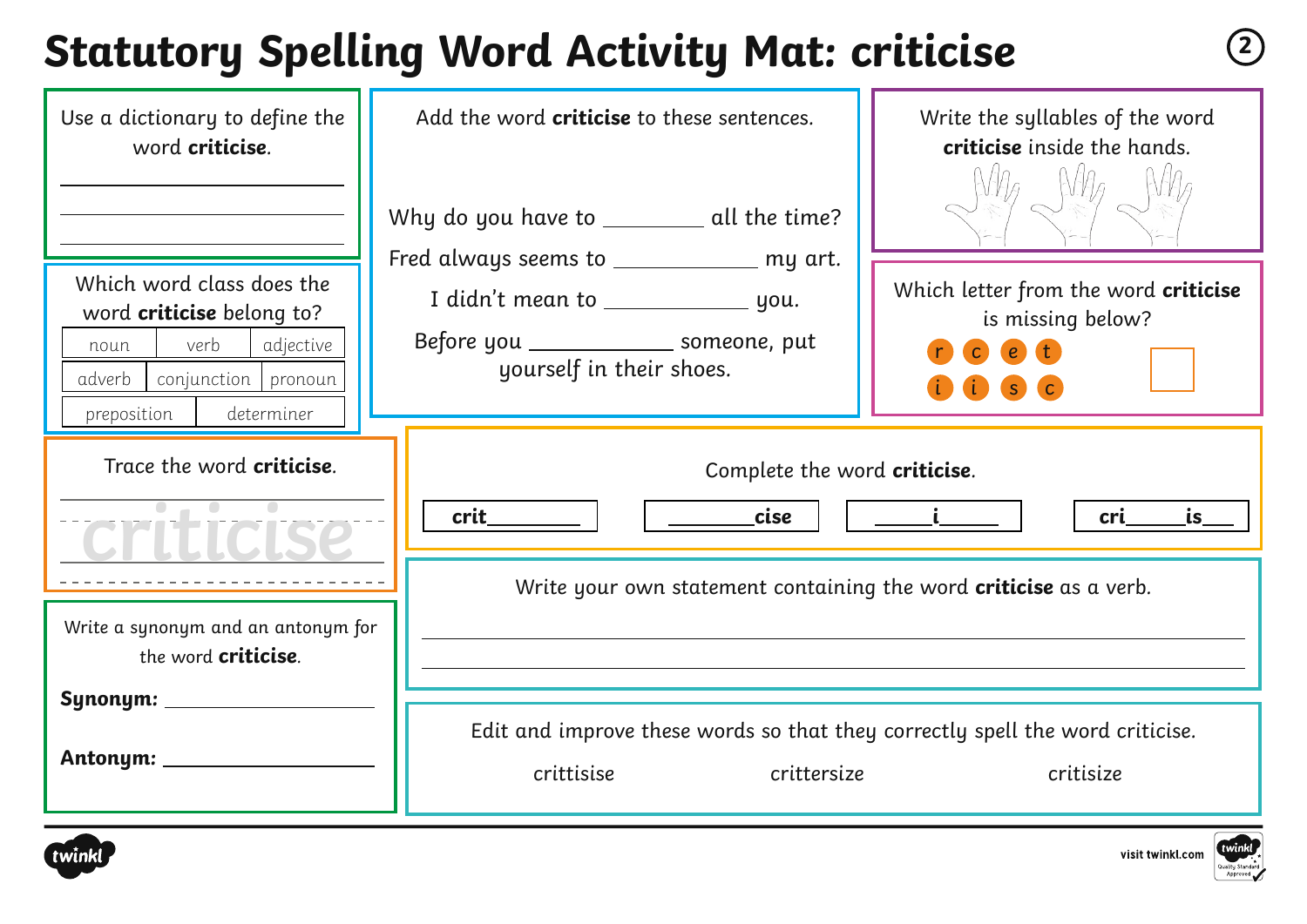# **Statutory Spelling Word Activity Mat: curiosity <sup>3</sup>**

| Use a dictionary to define the<br>word curiosity.                                                                                                          | Add the word <b>curiosity</b> to these sentences.<br>Her _______________ made her go into the woods.<br>With _________________, Max peeked under the bed. | Write the syllables of the word<br>curiosity inside the hands.<br>$N_{\theta}$ $N_{\theta}$ $N_{\theta}$<br>$\sqrt{ \cdot }/\rho$ |
|------------------------------------------------------------------------------------------------------------------------------------------------------------|-----------------------------------------------------------------------------------------------------------------------------------------------------------|-----------------------------------------------------------------------------------------------------------------------------------|
| Which word class does the<br>word <b>curiosity</b> belong to?<br>verb<br>adjective<br>noun<br>adverb  <br>conjunction pronoun<br>determiner<br>preposition | My _______________________ got the better of me.<br>"Did the book pique your ________________?" asked<br>Mr Hall.                                         | Which letter from the word curiosity<br>is missing below?<br>$\overline{c}$<br>$\overline{O}$<br>S.                               |
| Trace the word curiosity.                                                                                                                                  | Complete the word curiosity.<br>_ity<br>cur_<br>Write your own statement containing the word <b>curiosity</b> as a noun.                                  | <u>_si____</u><br>$\rule{1em}{0.15mm}$ $\rule{1em}{0.15mm}$<br>cu                                                                 |
| Write a synonym and an antonym<br>for the word <b>curiosity</b> .<br>Synonym: _<br>Antonym: __________                                                     | Edit and improve these words so that they correctly spell the word curiosity.<br>cureocity<br>curioscity                                                  | curriosity                                                                                                                        |



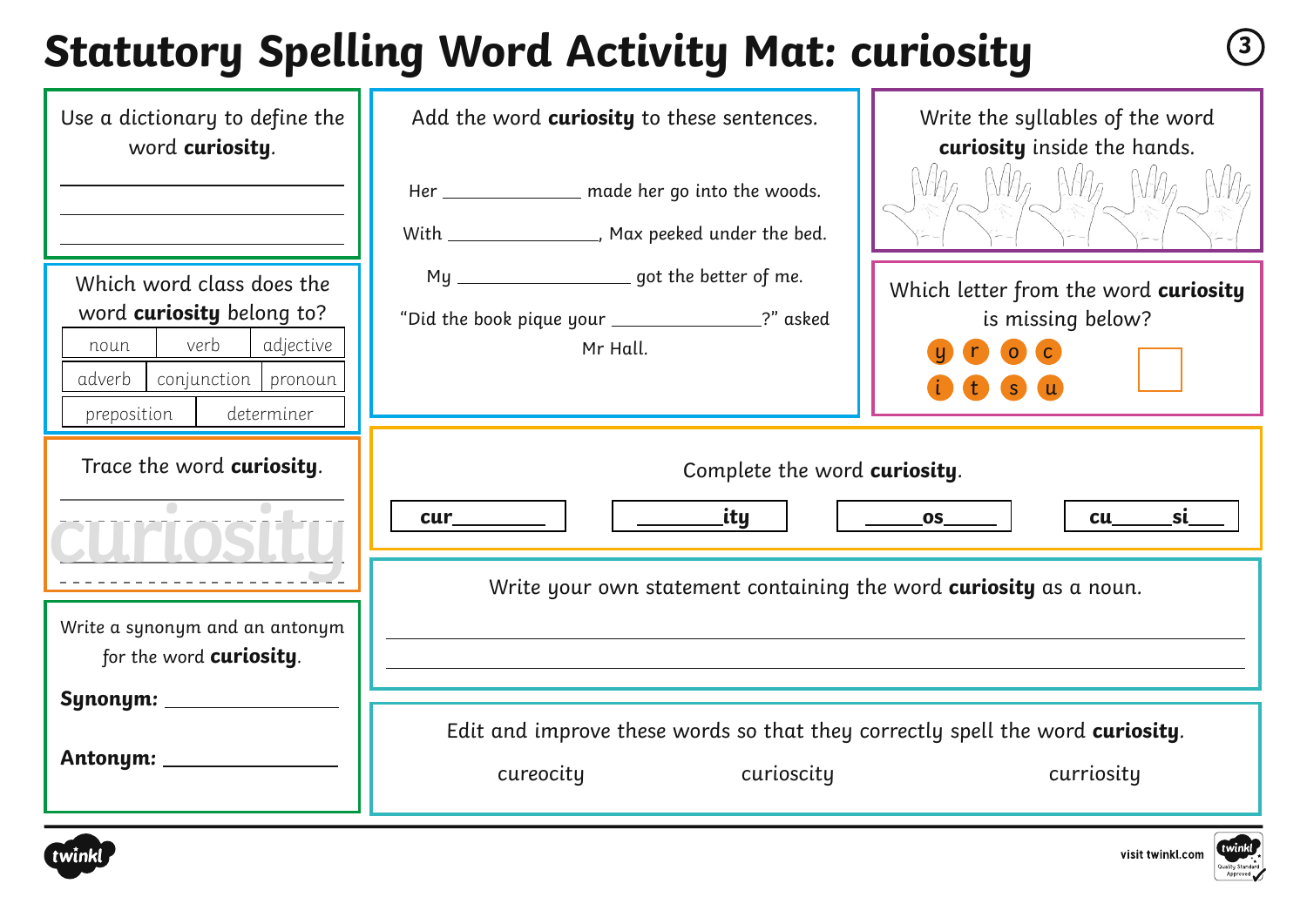# **Statutory Spelling Word Activity Mat: definite <sup>4</sup>**

| Use a dictionary to define the<br>word definite.                                                                                                   | Add the word <b>definite</b> to these sentences.<br>Please give me a _______________ answer today.<br>Is it ________________ that Maya will come? | Write the syllables of the word<br>definite inside the hands.                                                  |
|----------------------------------------------------------------------------------------------------------------------------------------------------|---------------------------------------------------------------------------------------------------------------------------------------------------|----------------------------------------------------------------------------------------------------------------|
| Which word class does the<br>word definite belong to?<br>verb<br>adjective<br>noun<br>adverb<br>conjunction   pronoun<br>determiner<br>preposition | You need a _________________ plan before<br>you go.<br>Cost is a _________________ factor in where we<br>will go on holiday.                      | Which letter from the word definite<br>is missing below?<br>d t f<br>$\epsilon$<br>$\left( \mathbf{e} \right)$ |
| Trace the word definite.<br>Write a synonym and an antonym for<br>the word definite.                                                               | Complete the word definite.<br>ite<br>$\operatorname{\sf def\_}$<br>Write your own statement containing the word definite as an adjective.        | $\qquad \qquad \ldots$<br>de                                                                                   |
| Symonym:<br>Antonym: _                                                                                                                             | Edit and improve these words so that they correctly spell the word definite.<br>deffinite<br>definate                                             | definnut                                                                                                       |